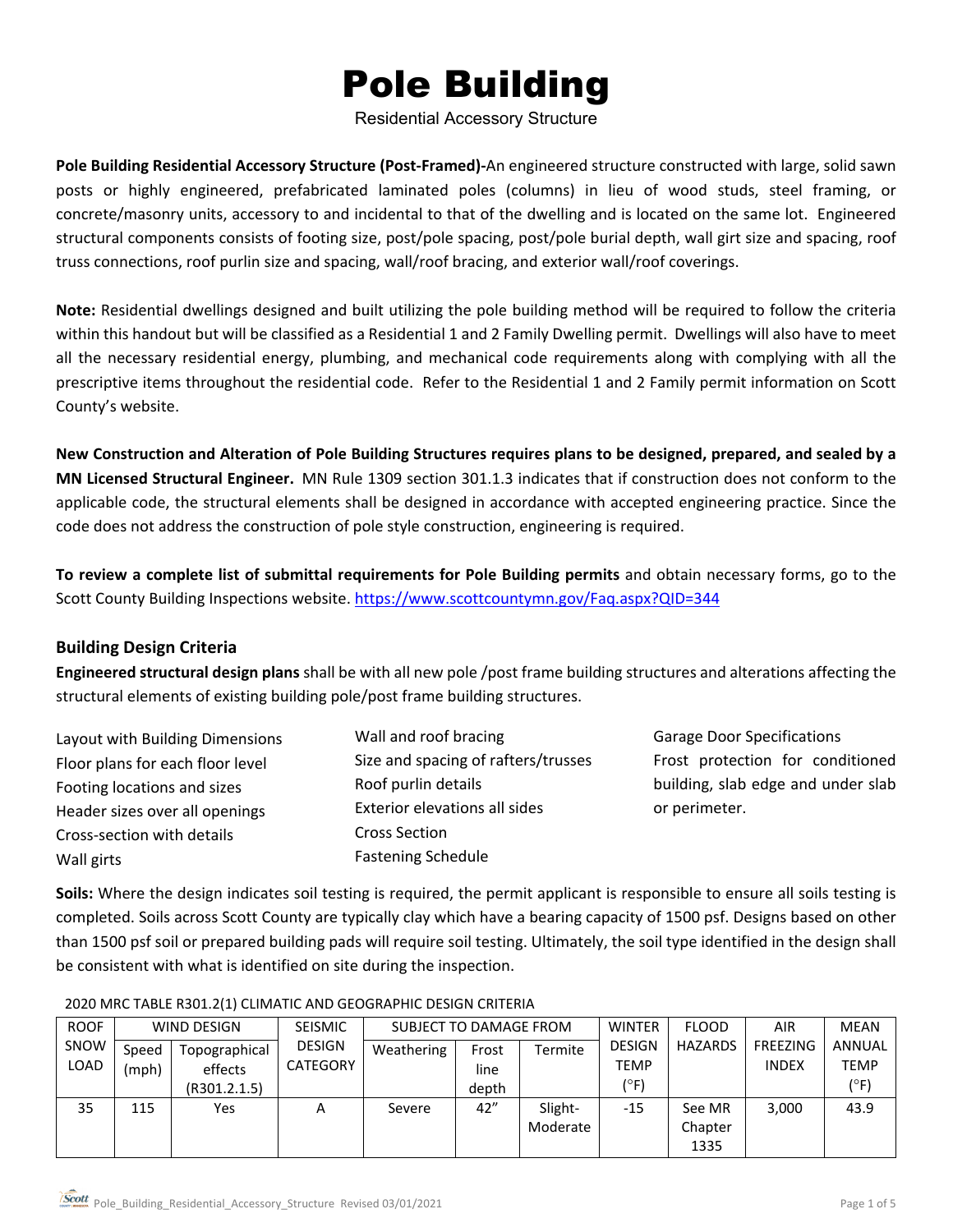**Non-structural design plans** for residential projects do not require professional preparation but must include all code compliance details showing the proposed work activities will meet or exceed the minimum requirements of the residential codes (energy, plumbing, mechanical, electrical). Non-structural plans are required when any level of interior finish is being proposed within the building and shall include the following details:

Floor Layout plans with rooms labeled Interior non-structural framing Floor, Wall, Ceiling Insulation Wall and ceiling covering

Plumbing fixtures or equipment Mechanical Equipment

**Energy Code design.** Full energy code compliance is required for all new buildings and alterations to existing buildings that increase the demand for fuel or electricity. Non-structural design plans shall include all energy code compliance details.



Non-Structural Floor Plan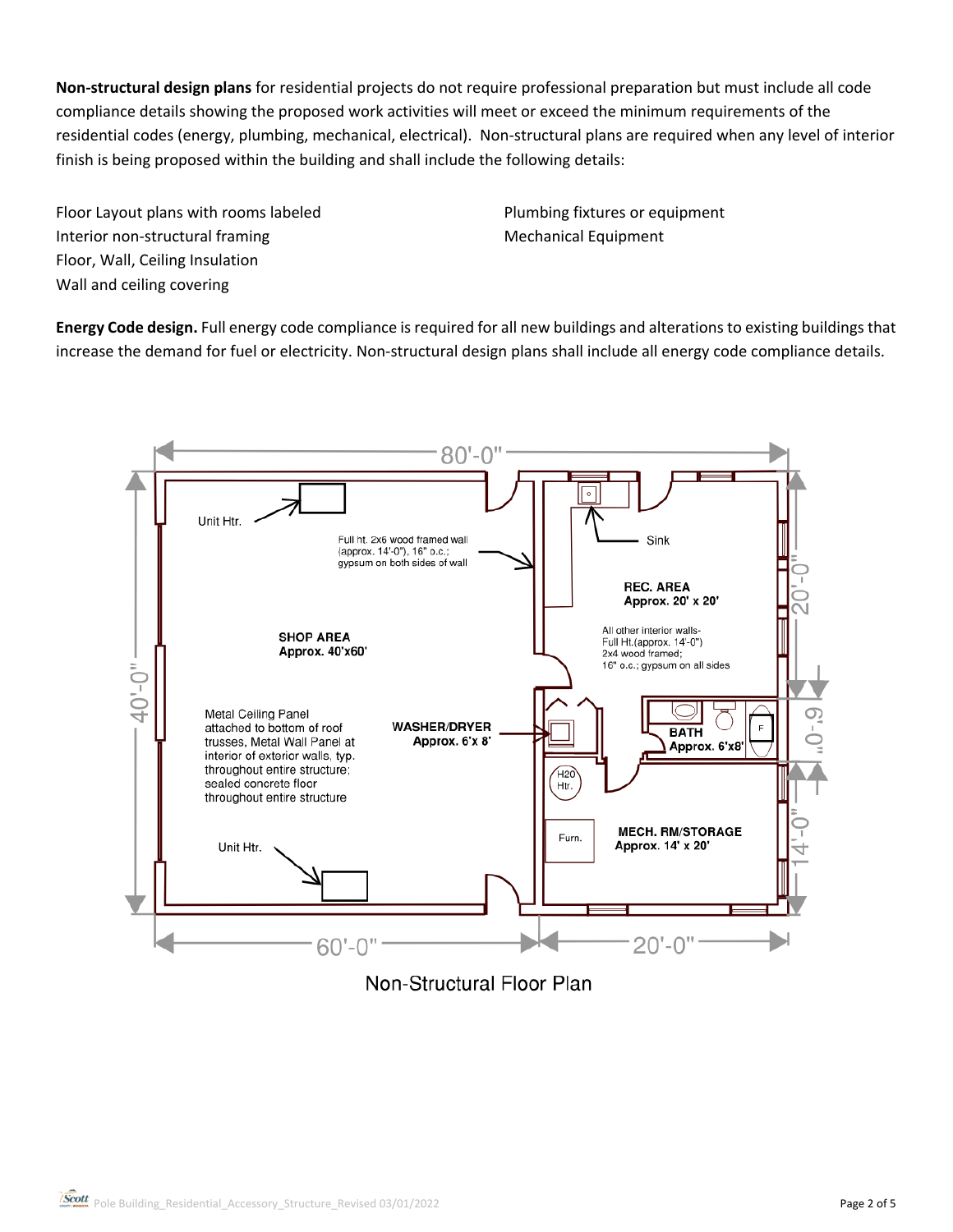#### EXAMPLES of REQUIRED DETAILS



Hydronic or other in floor heating see MN Energy and Mechanical Codes for under-slab insulation requirements.